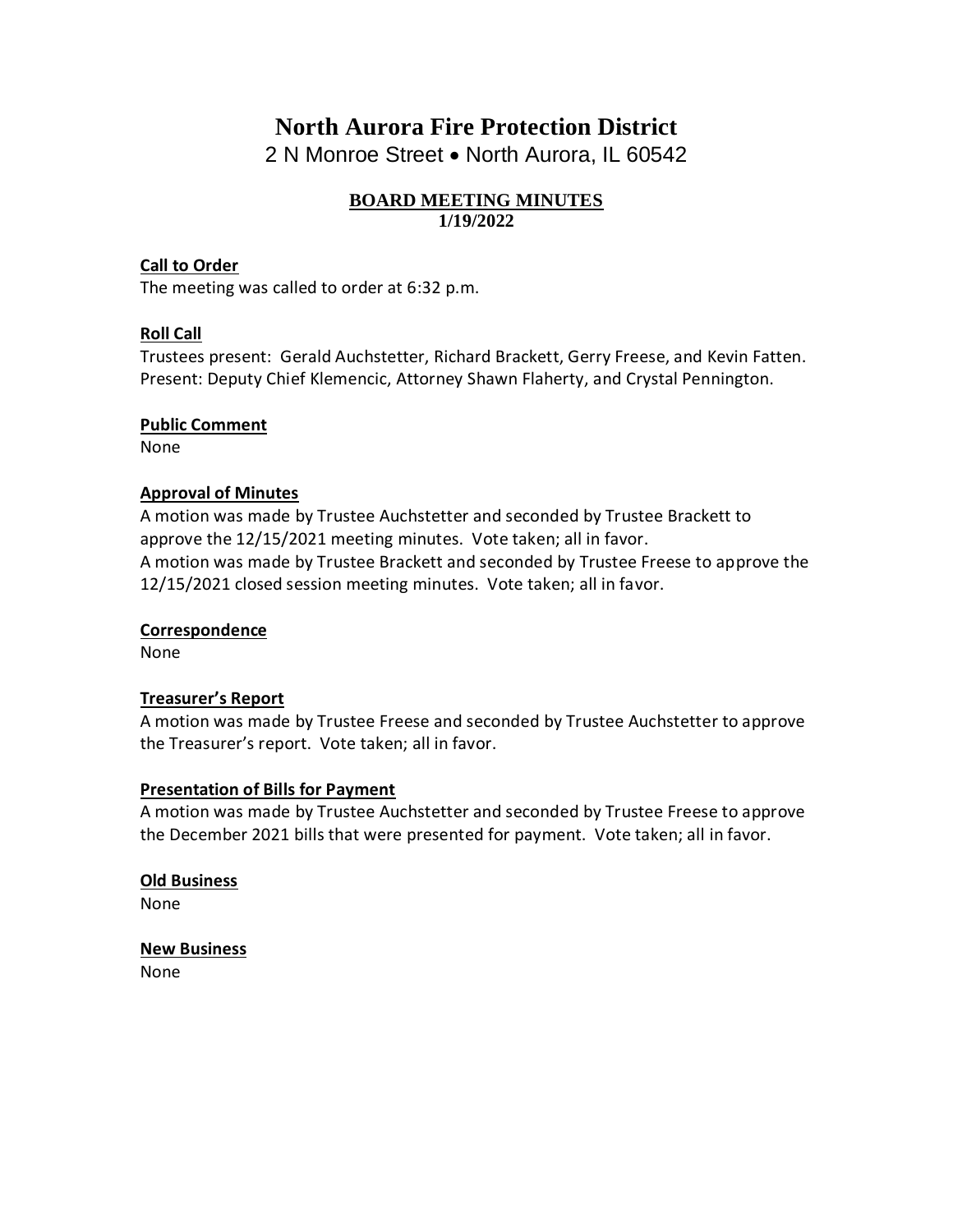# **Report of Deputy Chief**

## Run Report –

- a) December- 2021-252 Calls
- b) November 2020 196 Calls
- c) Total Calls 2021 2560; Total 2020 2302

# Anniversaries

- a) Ryan Fatten, Dan Jackson, Timothy O'Meara 8 Years
- b) Trustee Bracket 62 Years
- c) Trustee Haen 56 Years
- d) Trustee Auchstetter 29 Years

# **Attorney's Report**

- 1. Attorney Shawn Flaherty reports CPI was released at 7% for the year which is a pretty large increase due to inflation.
- 2. Attorney Shawn Flaherty also reports that the economic interest paperwork has been change from previous years and advised the board on how to report.

# **Committee Reports**

Fire station Replacement Committee

Deputy Chief Klemencic reported that he has been in touch with the Village of North Aurora regarding how to proceed with their support. The village is in the process of gathering more information and will contact Deputy Chief with more information when available.

# **Trustees' Comments**

None

# **Closed Session**

A motion was made by Trustee Auchstetter and seconded by Trustee Freese to go into closed session at 7:03 pm.

A motion was made by Trustee Auchstetter and seconded by Trustee Bracket to go back into open session at 7:09 pm.

# **Actions out of Closed Session**

A motion was made by Trustee Freese and seconded by Trustee Bracket to approve the employment of a full-time employee. Vote Taken- 3 Yes votes, 1 Abstain. Motion carried.

# **Consideration of other matters as may lawfully come before the Board.**

None